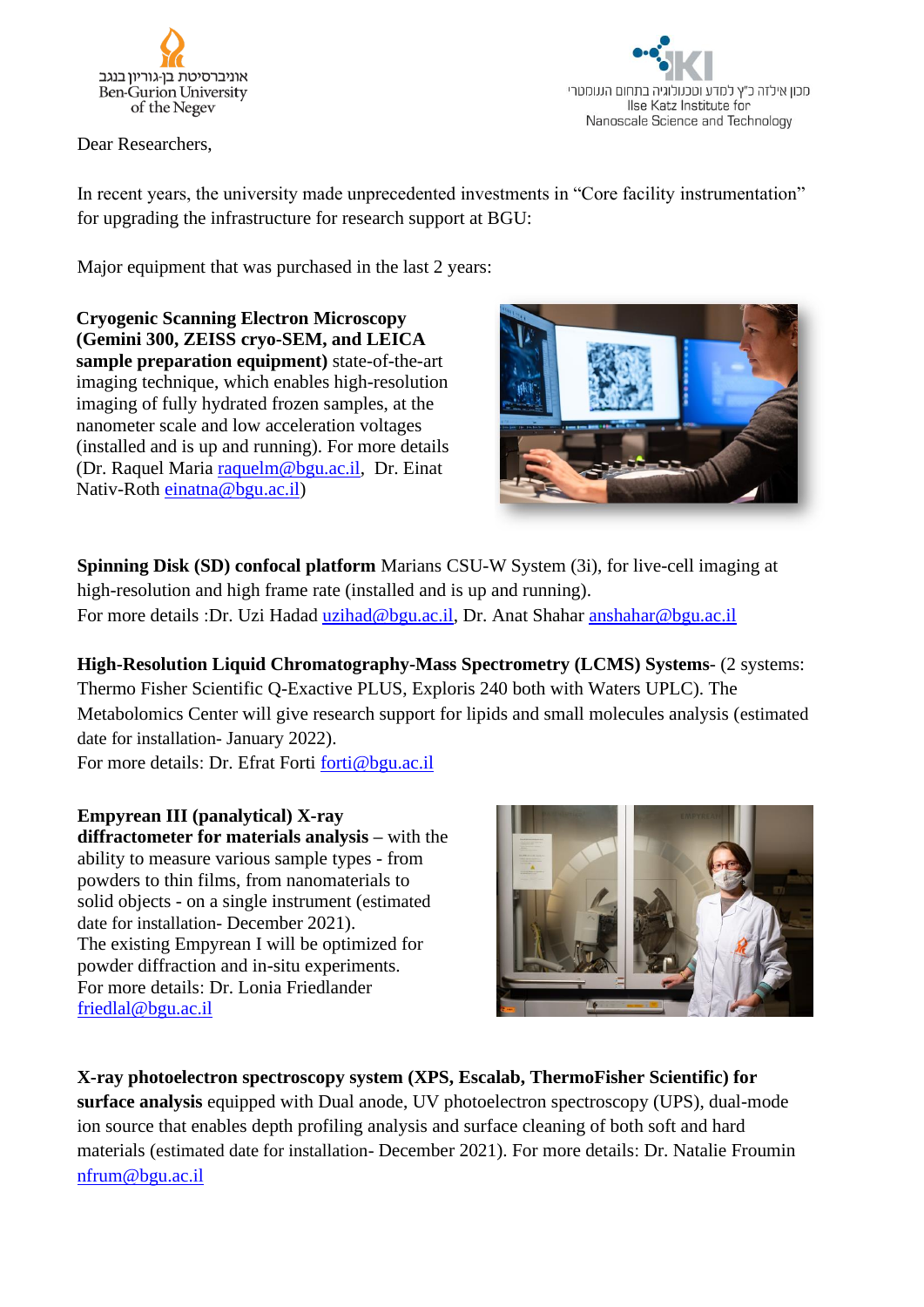



#### **Thermo Scientific Spectra 200 (S)TEM for Materials Research.** High-throughput,

aberration(probe)-corrected, (scanning) transmission electron microscope for materials science applications (estimated date for installation-April 2022)**.** For more details: Dr. Vladimir Ezersky [ezersky@bgu.ac.il,](mailto:ezersky@bgu.ac.il) Dr. Alex Upcher [upcher@bgu.ac.il](mailto:upcher@bgu.ac.il)

#### **Thermo Scientific Glacios™ Cryo Transmission Electron Microscope (Cryo-TEM) for Life**

**Sciences.** Cryo-EM single particle analysis (SPA) can resolve the three-dimensional structure of proteins, protein complexes, and other biological macromolecules at atomic resolution (estimated date for installation- July 2022). For more details: Dr. Ran Zalk [ranzalk@gmail.com](mailto:ranzalk@gmail.com)



**Laser Ablation Inductively Coupled Plasma Mass Spectrometry (LA-ICP-MS)** RESOlution-

SE 193 nm excimer laser ablation system, coupled with Nu Instruments AttoM high-resolution single-collector ICP-MS. A technique that uses a powerful nanosecond-pulsed laser beam that enables direct micro-scale sampling to provide high precision analysis of trace elements and isotopes in solids. Mostly used for geochronology and trace element geochemistry in minerals. For more details (Dr. Itai Haviv [haviv@bgu.ac.il,](mailto:haviv@bgu.ac.il) Dr. Bar Elisha [brelisha@bgu.ac.il\)](mailto:brelisha@bgu.ac.il)



#### **[Deep Silicon etching \(DSiE\)-](https://in.bgu.ac.il/en/nano-fab/_layouts/15/DocIdRedir.aspx?ID=5RW434VQ3H3S-918-311) Oxford Plasma Pro 100**

**[Estrelas](https://in.bgu.ac.il/en/nano-fab/_layouts/15/DocIdRedir.aspx?ID=5RW434VQ3H3S-918-311)** - plasma etch tool with semi-automatic loading system. The tool is primarily configured to carry out etching of silicon, with size up to 100mm (4'') diameter. A precise flow of one or more process gases is supplied to the chamber from a gas pod, then the tool uses RF power to create a plasma inside the chamber. The reactive ionic species generated within the plasma are guided onto the front surface of the wafers (already installed).

For more details: Dr. Erez Golan [golaner@bgu.ac.il](mailto:golaner@bgu.ac.il) , Nadav Aharon [nadavah@bgu.ac.il](mailto:nadavah@bgu.ac.il)

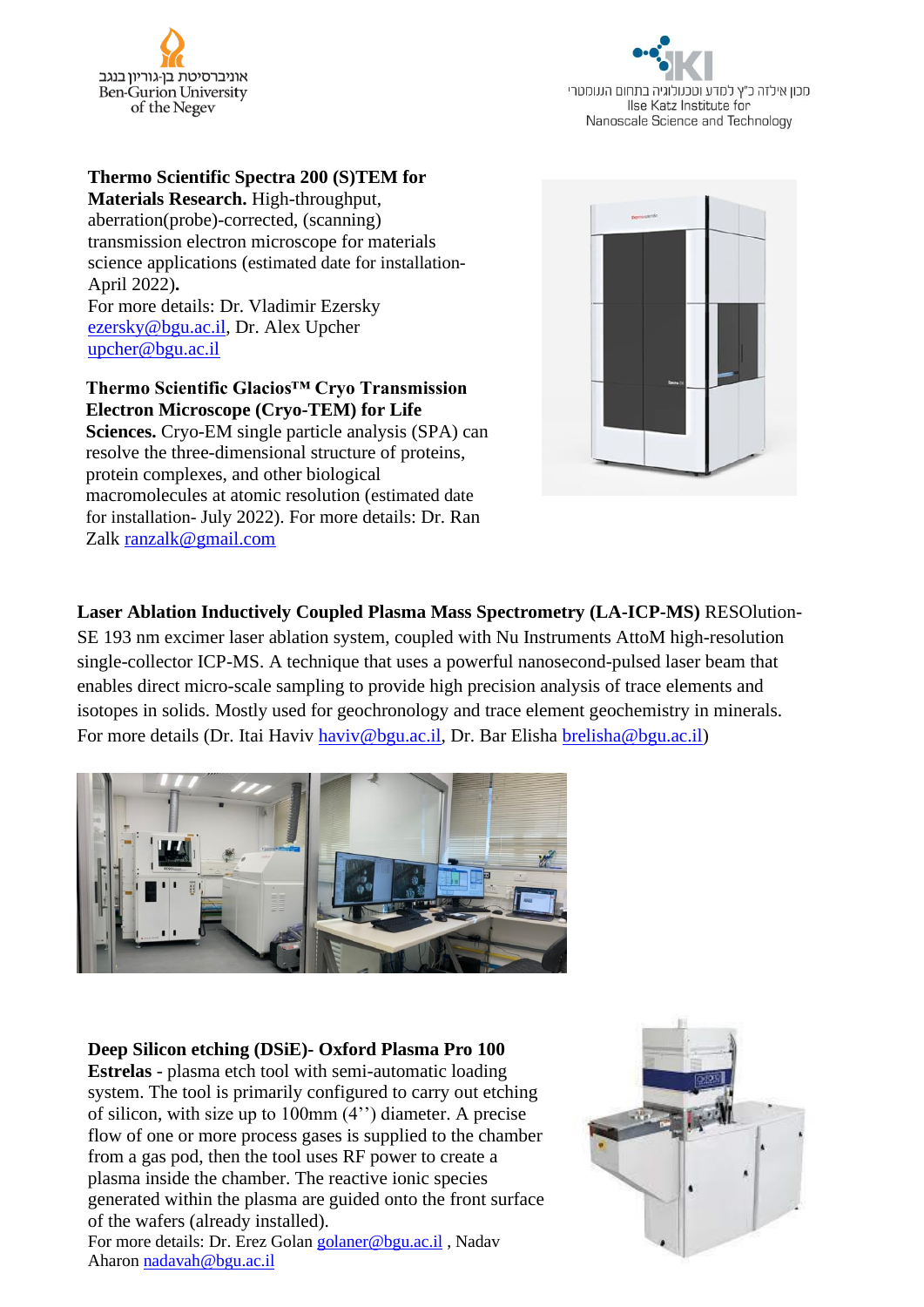



### **[Deep Reactive-Ion Etching \(DRIE\)-](https://in.bgu.ac.il/en/nano-fab/_layouts/15/DocIdRedir.aspx?ID=5RW434VQ3H3S-918-310) Oxford Plasma Pro 100 Cobra** - modular plasma

processing etch tool with semiautomatic loading system. The PlasmaPro®100 Cobra can process a wide range of wafer sizes, from small wafer pieces up to 100 mm (4") diameter. A precise flow of

one or more process gases is supplied to the chamber from a gas pod, then the tool uses RF power to create a plasma inside the process chamber. The reactive ionic species generated within the plasma are guided onto the front surface of the wafers (already installed). For more details: Dr. Erez Golan [golaner@bgu.ac.il](mailto:golaner@bgu.ac.il) , Nadav Aharon [nadavah@bgu.ac.il](mailto:nadavah@bgu.ac.il)



#### **Electron Beam Lithography - Raith EBPG 5150**

- a high-performance electron beam lithography system with 50kV / 100 kV write modes and highresolution lithography below 5 nm. The EBPG offers the unique combination of a powerful and stable beam with up to 350 nA beam current and fully automated calibration and alignment procedures. In conjunction with BEAMER software (GenISys GmbH), the system provides advanced fracturing capabilities and very short writing times (already installed). For more details: Dr. Erez Golan [golaner@bgu.ac.il](mailto:golaner@bgu.ac.il) ,Dr. Arsani Solodar [asisolo@bgu.ac.il](mailto:asisolo@bgu.ac.il)



## **Desktop Scanning Electron Microscope (Tescan VEGA4LMS + Oxford 15mm EDS AztekOne)** -

Features an integrated analytical platform that combines SEM imaging and live elemental composition analysis. This analytical SEM is ideal for routine materials characterization, research, quality control and failure analysis. The SEM installation will be finished by November 2021.

For more details: Dr. Erez Golan [golaner@bgu.ac.il](mailto:golaner@bgu.ac.il)